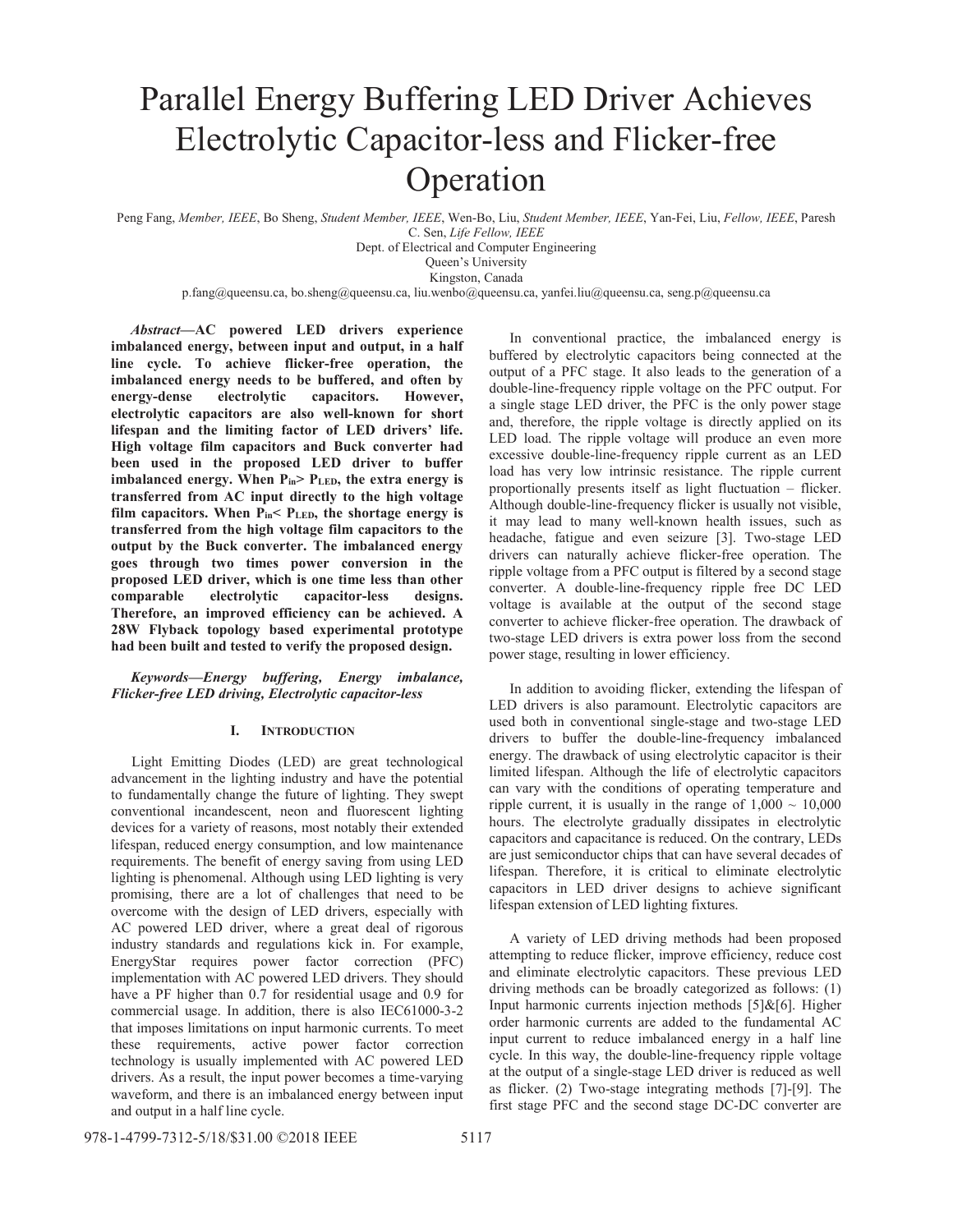combined to share power components. It can reduce cost but introduces additional constraints on design and operation. (3) Ripple voltage cancellation methods [10]-[14]. An opposite ripple voltage is generated and used to cancel the doubleline-frequency ripple voltage produced by the main PFC stage of a LED driver. A DC LED voltage can be produced and applied to a LED load to achieve flicker-free LED driving. (4) Active filtering and three-port methods [15]-[17]. The imbalanced energy between the AC input and the LED output are buffered by the film capacitors.

A bi-directional DC-DC converter is used to transfer the imbalanced energy between the main circuit and the film capacitors. And there are other LED driving methods that do not fall into the above categories, such as output current shaping LED driver [18], two parallel inverted Buck converter average current modulation LED driver [19], averaged LED current modulation method [20], stacked switch capacitor LED driver [21], and valley-fill LED driver [22]-[24] and one and half stage LED driver [24]. The topology presented in [25] looks very similar to the topology proposed in this paper. However, it is operated in a very different way. When  $P_{in} > P_{LED}$ , the extra imbalanced energy cannot be effectively buffered, which leads to compromised LED lighting performance.

In this paper, an energy buffering LED driver is proposed to eliminate electrolytic capacitors as well as to achieve high power factor, flicker-free LED driving. It can reduce power conversion loss as compared to previous electrolytic capacitor-less design. A 28W experimental prototype had been built and tested to verify the operating principle. The remaining of this paper is arranged as follows. The concept of the proposed LED driver is derived in Section II. The circuit implementation and detailed operating principle are discussed in Section III. The control strategy is discussed in Section IV and the design analysis is discussed in Section V. Experimental result is discussed in Section VI and the paper is concluded in Section VII.

#### **II. BASIC IDEA AND OPERATING PRINCIPLE OF ENERGY BUFFERING**

Fig. 1 shows the basic concept of the proposed parallel energy buffering LED driver and Fig. 2 shows the circuit implementation of the LED driver. The LED driver includes a main Flyback PFC, a Buck converter and one energy channeling MOSFETs, Q2. In Fig. 1, two switches are needed in the conceptual design to achieve power splitting. In a real circuit implementation, with carefully design, one switch can be removed and only using Q2 is enough. The Flyback PFC shapes the input current to achieve a high power factor and draws energy from the AC input. The Buck converter provides the power difference when  $P_{in} < P_{LED}$ . Fig. 3 shows the key line cycle waveforms of the proposed parallel energy buffering LED driver.

### *A. Switching Operation*

The Flyback PFC in the proposed LED driver is operated under constant on time, fix switching frequency, discontinues conduction mode (DCM) to naturally achieve a high power factor correction [26].

The design of the Buck converter is very generic. To facilitate the discussion, the Buck converter is only considered as a function unit and its switching operation is not of interest. The switching operations to achieve energy buffering will be discussed in detail and separately for  $P_{in} > P_{LED}$  and  $P_{in} < P_{LED}$ .



Fig. 1 Concept of the cycle by cycle energy buffering LED driver



Fig. 2 Circuit implementation of the hybrid energy buffering LED driver



Fig. 3 Key line cycle waveforms of the proposed energy buffering LED driver

## **When**  $P_{in} > P_{LED}$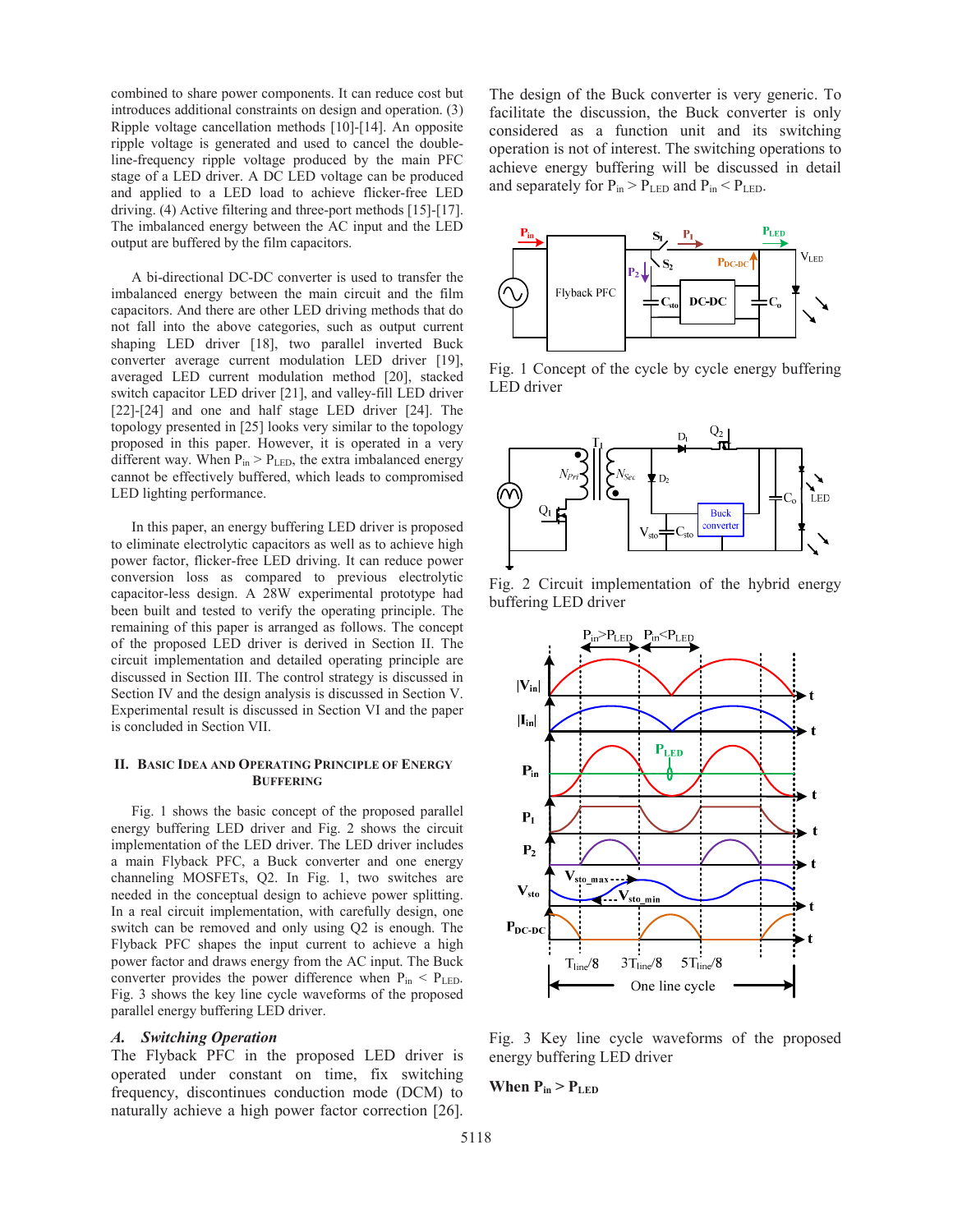When  $P_{in}$  >  $P_{LED}$ , the Buck converter is not active. One switching cycle is divided into four time intervals,  $[t_0-t_1]$ ,  $[t_1-t_2]$ ,  $[t_2-t_3]$  and  $[t_3-t_4]$ . Fig. 4 shows the key switching waveforms of the proposed LED driver and Fig. 5 shows the switching operation in each time interval when  $P_{in} > P_{LED}$ .



Fig. 4 Key switching waveforms of the proposed LED driver when Pin > PLED

## Time interval [t<sub>0</sub>-t<sub>1</sub>]

One switching cycle starts at time t<sub>0</sub> when  $Q_1$  is

turned on. The switching current in winding  $N_{\text{pri}}$ , I<sub>pri</sub>, starts increasing from zero. Due to the opposite orientation between the winding  $N_{\text{pri}}$  and  $N_{\text{sec}}$ , the diode  $D_1$  and  $D_2$  are reversely biased while the body diode of  $Q_2$  is forward biased. The current I<sub>pri</sub> peaks at t<sub>1</sub> when  $Q<sub>1</sub>$  is turned off and ends this interval.

## Time interval [t<sub>1</sub>-t<sub>2</sub>]

As  $Q_1$  is turned off at time  $t_1$ , the magnetic current commutes from the primary side winding to the secondary side winding. The MOSFET  $Q_2$  is still off so that the magnetic current flows in diode  $D_2$ . The energy stored in the transformer is transferred to the capacitor  $C_{\text{sto}}$ . The voltage across the winding  $N_{\text{sec}}$  is clamped at Vsto and reflected to the primary side. This interval ends at  $t_2$  when the MOSFET  $Q_2$  is turned on.

#### **Time interval**  $[t_2-t_3]$

The voltage on the secondary side winding is clamped at  $V_{LED}$  after  $Q_2$  is on. Since  $V_{LED}$  is lower than Vsto, the diode D2 becomes reversely biased and the switching current in  $D_2$  is ended. The switching current in winding  $N<sub>sec</sub>$  continues its flow in  $D_1$  and  $Q_2$  and the Flyback transformer releases its remaining energy to the LED load. The switching current in winding  $N<sub>sec</sub>$ drops to zero at time t<sub>3</sub>, which ends this time interval.

#### **Time interval [t3-t4]**

 To achieve DCM operation, there is a small-time interval  $[t<sub>3</sub>-t<sub>4</sub>]$  when there is no active switching operation. The switching cycle ends at t4.

## **When Pin < PLED**

Fig. 6 shows the switching operation during each time interval when  $P_{in}$  <  $P_{LED}$  and Fig. 7 shows the key



Fig. 5 Switching operation of the LED driver when Pin > PLED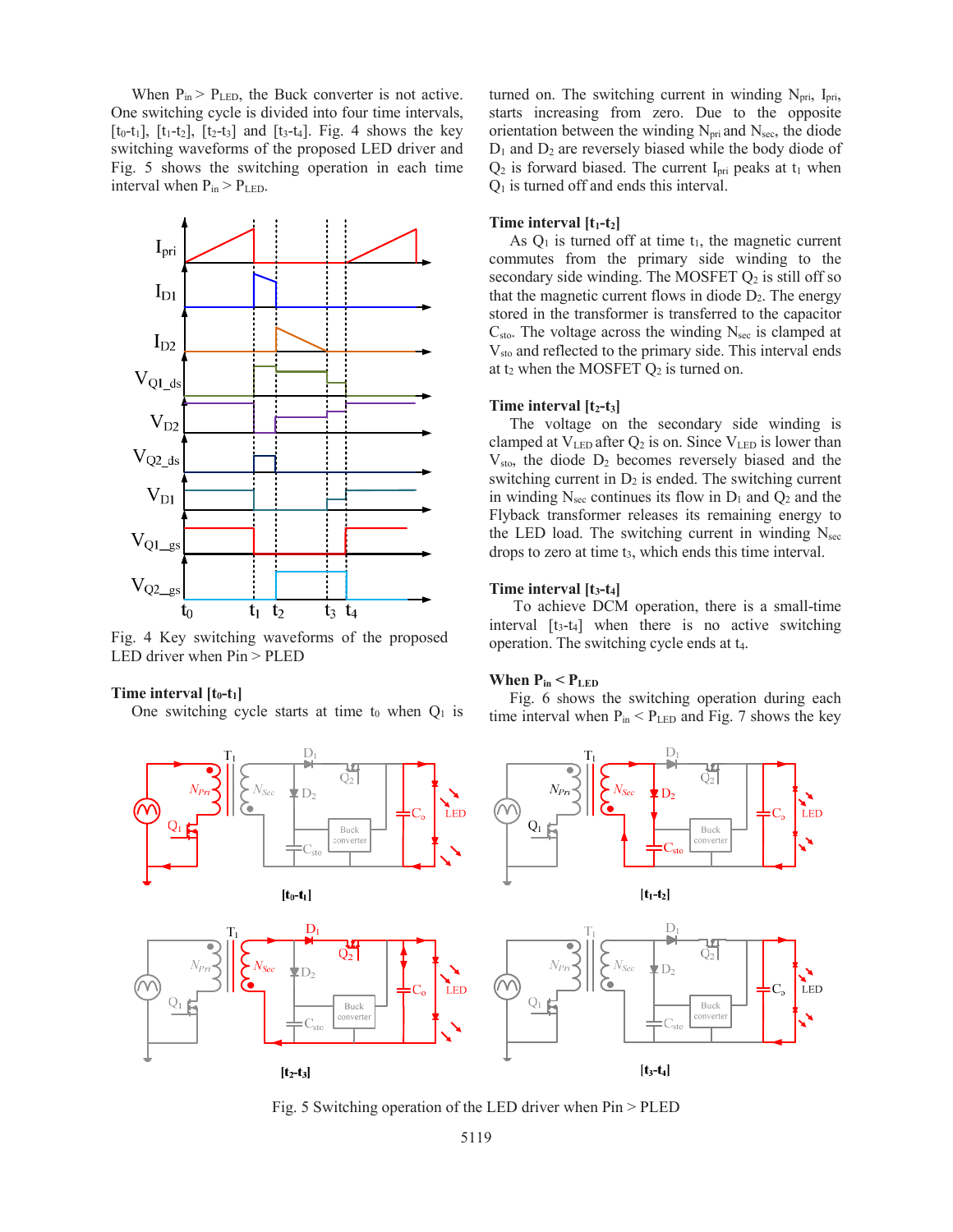





Fig. 6 Switching operation of the cycle by cycle energy buffering LED driver when Pin < PLED



Fig. 7 Key switching waveforms of the LED driver when Pin < PLED

switching waveforms. One switching cycle is further divided into three time intervals  $[t_0-t_1]$ ,  $[t_1-t_2]$  and  $[t_2-t_3]$ . The MOSFET  $Q_2$  is always on so that  $P_{in} = P_1$ . The Buck converter is activated, and energy is transferred from Csto back to the LED load. The control loop will automatically force  $Q_2$  to be fully on to maximize  $P_1$ . Therefore, the switching operation under  $P_{in} < P_{LED}$  is just a special case of the switching operation under  $P_{in}$  $>$  P<sub>LED</sub> and the detailed discussion on this will not be repeated.

#### **Switching operation over half line cycle**

As the switching operation during  $P_{in}$  <  $P_{LED}$  and  $P_{in}$  $>$  P<sub>LED</sub> had been discussed, the switching operation under the scale of a half line cycle is illustrated in Fig. 8.



Fig. 8 Switching operation over a half line cycle

## **III. CONTROL SCHEME**

Fig. 9 shows the control scheme of the proposed unidirectional current ripple compensation LED driver. There are two current regulation loops and one voltage regulation loop in the system to regulate the LED current and the voltage of the storage capacitor,  $V_{sto}$ . Although the goal is to buffer imbalanced energy in every switching cycle, the control is achieved by sensing and regulating currents and voltage.

The current in diode  $D_1$  is sensed and averaged in every switching cycle. The averaged current in  $D_1$ ,  $I_{D1_{avg}}$ , is then compared with the LED current reference,  $I_{LED ref.}$  If  $I_{D1avg}$  is larger than  $I_{LED ref.}$  the compensated error voltage  $V_{c2}$  will be reduced. A reduced  $V_{c2}$  will generate a smaller duty cycle for  $Q_2$ , which will reduce  $I_{D1\text{ avg}}$ . When  $P_{in} > P_{LED}$ , the duty cycle of  $Q_2$  will be automatically controlled to achieve  $I_{D1\_avg} = I_{LED\_ref.}$  When  $P_{in} < P_{LED}$ , because  $I_{D1\_avg}$  is always less than ILED\_ref, the feedback loop will force Q2 to be fully on. When it is detected that  $Q_2$  is fully on, the Buck converter will be activated. The difference between  $I_{LED}$  ref and  $I_{D1}$  avg,  $I_{LED}$  ref -  $I_{D1}$  avg, becomes the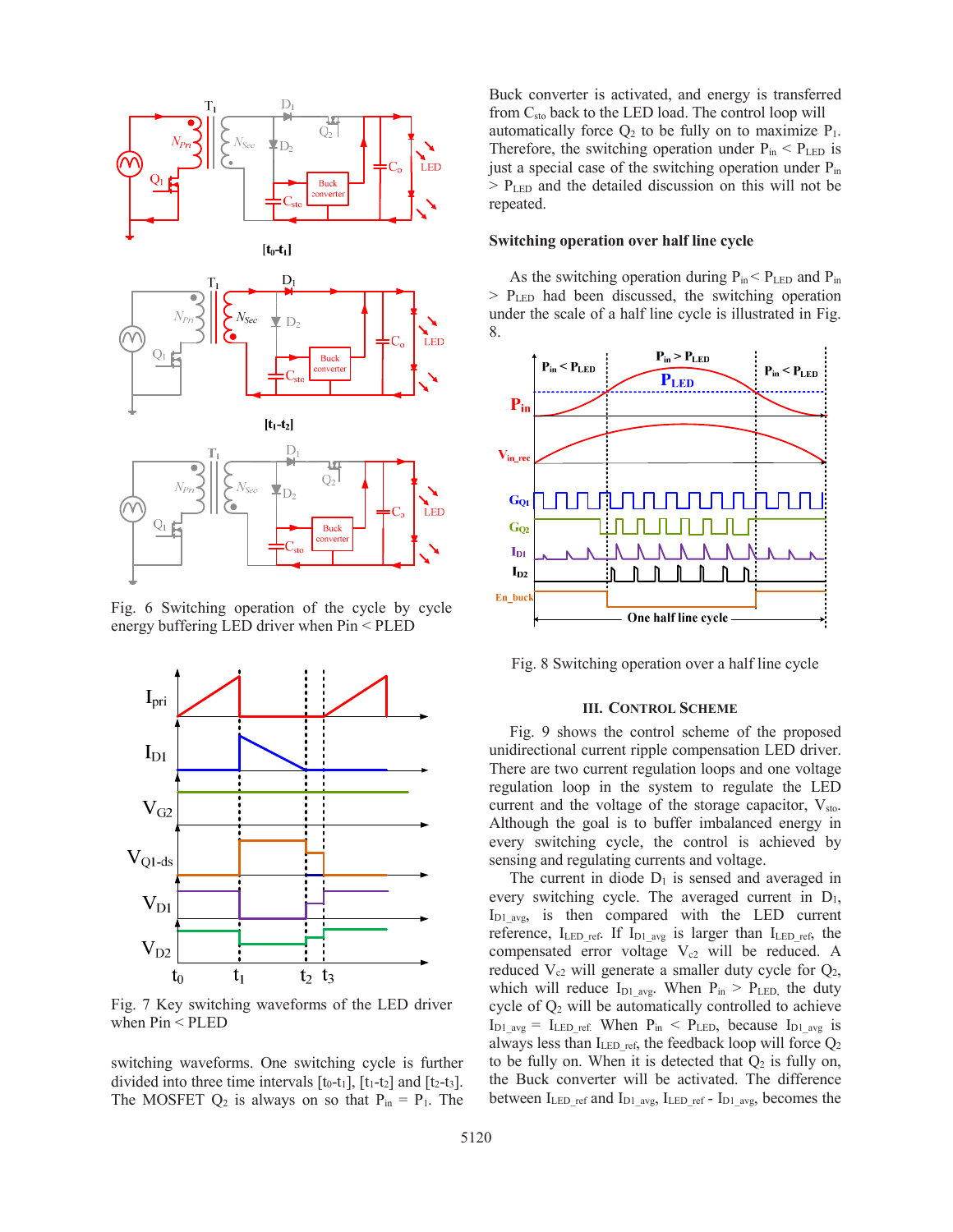output current reference of the Buck converter. The current feedback loop of the Buck converter ensures that the current generated by the Buck converter is equal to its reference. Therefore, exact amount of current can be delivered to the LED load under both  $P_{in}$  $>$  P<sub>LED</sub> and P<sub>in</sub>  $<$  P<sub>LED</sub>.

The average voltage of  $V_{sto}$  is controlled as well to serve two purposes. First, net-zero energy storage with  $C_{\rm sto}$  can be achieved by control the average voltage of Vsto. In a half line cycle, it is expected that net energy stored in  $C_{\text{sto}}$  is zero. In this way, the averaged input power is equal to the LED output power. To achieve this,  $V_{sto}$  avg is compared with the reference voltage  $V_{sto}$  ref. The compensated error,  $V_{c1}$ , determines the on time of Q1, which also means to determine the input power. Whenever  $V_{sto\_avg}$  is not equal to  $V_{sto\_ref}$ ,  $V_{c1}$  will be changed by the feedback loop to change the input power. As a chain reaction,  $V_{sto}$  avg will be adjusted to follow  $V_{sto\_ref}$  again. For example, if the net stored energy with  $C_{sto}$  is above zero,  $V_{sto\_avg}$  will start growing and eventually become higher than  $V_{sto\_ref.}$ Once this happens, the compensated error signal  $V_{c1}$ will be decreased. A decreased  $V_{c1}$  would generate a smaller on time for  $Q_1$ , which means less input power. As the output power remaining unchanged, a reduced input power means a reduced net energy stored in C<sub>sto</sub>. The feedback loop will continues exert this effect and the net energy storage in  $C_{sto}$  will eventually become negative in a half line cycle. Then,  $V_{sto}$  will start decreasing and eventually be brought down to  $V_{sto}$ <sub>avg.</sub> It is noted that with constant on time in a half line cycle, together with DCM operation, power factor correction is achieved automatically. In addition,  $V_{sto}$  should be controlled to maintain a proper operation. Since there is



Fig. 9 Control scheme of the proposed unidirectional current ripple compensation LED driver

a significant double-line-frequency ripple voltage on  $V_{\text{sto}}$ , one needs to make sure that  $V_{\text{sto}}$  min is always higher than  $V_{LED}$ . The reference voltage for  $V_{sto}$  avg should be designed high enough to maintain this condition, which is achieved by the  $V_{sto}$  avg voltage control loop, as shown in Fig. 9 as well.

## **IV. EXPERIMENTAL VERIFICATION**

A 28W experimental prototype had been built and tested to verify the proposed energy buffering LED driving method. TABLE 1 shows the system specification and circuit parameter of the experimental prototype.

TABLE 1 The experimental prototype specification and key components

| <b>System Specification</b> |                                  |
|-----------------------------|----------------------------------|
| Input voltage               | $89V$ rms $-132V$ rms            |
| Maximum output voltage      | $\sim 65V$                       |
| Maximum output current      | 0.43A                            |
| Maximum output power        | 28W                              |
| <b>Circuit Parameter</b>    |                                  |
| Transformer                 | $N_{pri}: N_{sec}: = 1:1$        |
|                             | $L_{pri} = 400\mu H$ , EE16 core |
| Switching frequency         | 50kHz                            |
| PFC Controller              | PIC16F1578-I/SS                  |
| MOSFET Q1                   | STB13N80k5 (800V, 12A)           |
| MOSFET Q2                   | FDP2532 (150V, 8A)               |
| Diode D1                    | STPSC6H065D1 (650V, 6A)          |
| Diode D <sub>2</sub>        | LQA06T300 (400V, 6A)             |
| Output capacitor            | CGA9N3X7S2A106K230KB,            |
|                             | 100V, 10µF                       |
| Storage capacitor           | 2 x ECW-FD2W335K                 |
|                             | 450V, 3.3µF                      |
| High and low sides          | IRF730PBF (400V 5.5A)            |
| MOSFET (Buck)               |                                  |
| Controller (Buck)           | NCP159DR2G                       |
| Output inductor             | DELEVAN-224 (220µH, 2.0A)        |
| Output capacitor            | CGA9N3X7S2A106K230KB,            |
|                             | 100V, 10µF                       |

Fig. 10 shows the key line cycle waveform of the proposed LED driver. 0.99PF had been measured with the AC input. The voltage on the buffer capacitor, Vsto, changes from 70V as minimum to 120V as maximum. The 120Hz ripple LED current is measured to be 21.7mA rms with FFT function in oscilloscope, which converts to 30.7mA peak ripple current. Therefore, the 120Hz ripple current is 7.1% of the average LED current.

Fig. 11 shows the key switching currents, as well as the status of the Buck converter of the proposed LED driver. When  $P_{in}$  >  $P_{LED}$ , the Buck converter is not active, and the extra energy is stored in the storage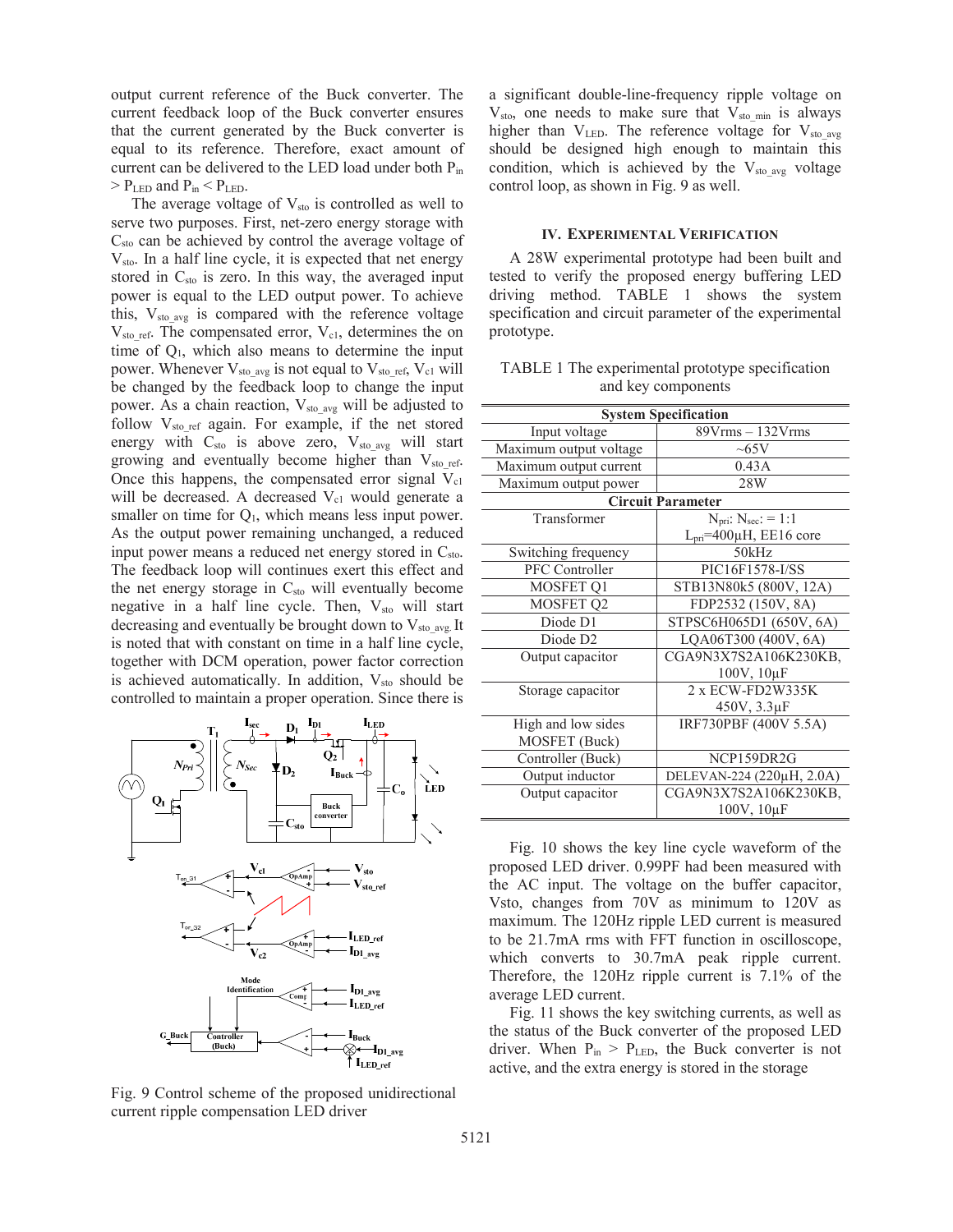



Fig. 10 Key line cycle waveforms of the proposed LED driver under 110Vrms input



Fig. 11 Key switching waveforms of the proposed LED driver at line frequency time scale

capacitor. When  $P_{in}$  <  $P_{LED}$ , the Buck converter is active and transfers energy to the LED load.

The efficiency of the experimental prototype had been measured and compared with the efficiency of a conventional Flyback LED driver. These two designs share the same PFC stage to make a fair comparison. Both prototypes achieve their highest efficiency at 350mA LED load. The maximum efficiency of the conventional single stage LED driver is 86.6% while the maximum efficiency of the proposed LED driver is 85.6%, which is 1% lower and a very small price to pay when flicker-free LED driving and electrolyticcapacitorless design is achieved.



Fig. 12 Efficiency comparison between the proposed unidirectional current ripple compensator LED driver and a conventional LED driver



Fig. 13 Power factor performance under 110Vrms input



2 limit under 110Vrms input, full load



Fig. 15 Photo of the experimental prototype

Fig. 13 shows the power factor of the proposed LED driver. Since the proposed LED driver applies the same PFC technology as a conventional design, a high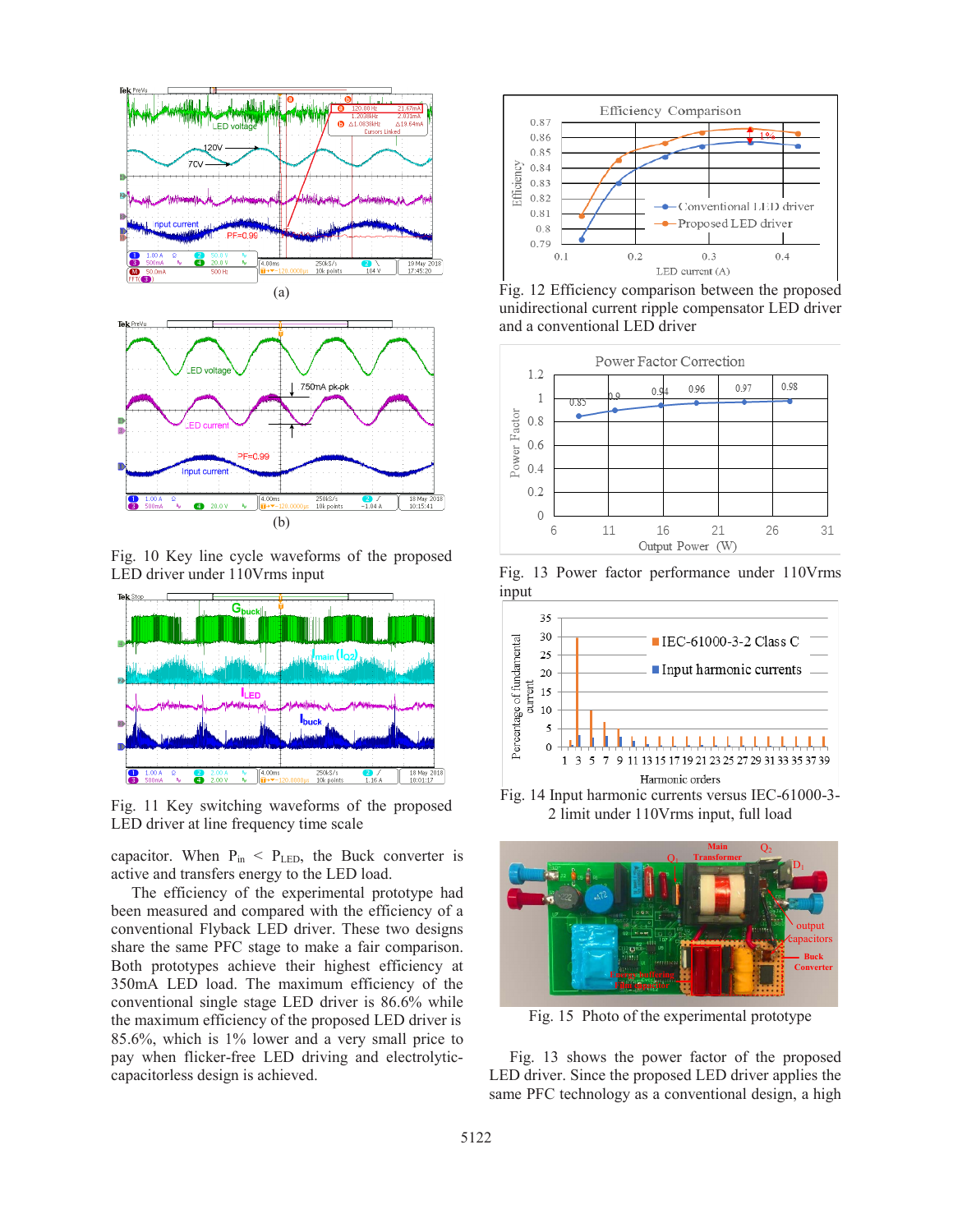PF is achieved. At full load, the experimental prototype achieved 0.99PF, which meets the requirement from EnergyStar. Fig. 14 shows each order of input harmonic currents and it is below the limit from the IEC-61000-3-2 required in LED driving designs. Fig. 15 shows the photo of the experimental prototype.

#### V. CONCLUSION

In this paper, an energy buffering LED driver has been proposed to achieve electrolytic capacitor-less and flicker-free design. A 28W experimental prototype had been designed and tested. The 120Hz ripple current is measured to be 7.1% of the DC LED current. It can be further improved with a better circuit design. By altering the way to buffer imbalanced energy, the power conversion loss is reduced as compared with previous electrolytic capacitor-less design, such as active filter and three-port LED drivers. The efficiency of the proposed LED driver is only 1 % lower than a conventional design, which is a significant improvement from previous electrolytic capacitor-less design. The PF and harmonic currents of the proposed LED driver had also been verified in the experimental prototype, and measured results can meet the requirement. Overall, the measured results highly agree with the analysis and demonstrated a very promising LED driving technology.

#### **REFERENCES**

- [1] U.S department of energy. LED Lighiting. [online]. Available: https://energy.gov/energysaver/led-lighting [2017, July]
- [2] Global LED Lighting Market Size & Share Worth \$54.28 Billion by 2022 Zion Market Research [online]. Available:https://globenewswire.com/newsrelease/2017/01/30/911985/0/en/Global-LED-Lighting-Market-will-reach-USD-54-28-Billion-by-2022-Zion-Market-Research.html [2017, Aug]
- [3] B. Lehman, A.J. Wilkins, "Designing to Mitigate Effects of Flicker in LED Lighting: Reducing risks to health and safety," in IEEE Power Electronics Magazine, Vol 1, No 3, September 2014. pp. 18-26.
- [4] Illions Capacitor Limited. Aluminum Electrolytic Capacitors Life expectancy [online]. https://www.illinoiscapacitor.com/pdf/Papers/Life%20e xpectancy%20of%20Aluminum%20electrolytic%20cap acitors.pdf [2017, Aug]
- [5] X.B. Ruan, B.B. Wang, K. Yao, S. Wang, "Optimum Injected Current Harmonics to Minimize Peak-to-Average Ratio of LED Current for Electrolytic Capacitor-Less AC–DC Drivers" IEEE Transactions on Power Electronics, Vol.26, No.7, 2011, pp.1820,1825
- [6] B.B. Wang, X.B. Ruan, K. Yao, M. Xu, "A Method of Reducing the Peak-to-Average Ratio of LED Current for Electrolytic Capacitor-Less AC–DC Drivers," IEEE Transactions on Power Electronics, Vol.25, No.3, March 2010, pp.592,601
- [7] C.A. Cheng, C.H. Chang, T.Y. Chung and F.L. Yang, "Design and Implementation of a Single-Stage Driver for Supplying an LED Street-Lighting Module With Power Factor Corrections," IEEE Transactions on Power Electronics, Vol.30, No.2, Feb. 2015, pp.956,966
- [8] J. C. W. Lam and P. K. Jain, "Isolated AC/DC Offline High Power Factor Single-Switch LED Drivers Without Electrolytic Capacitors," in IEEE Journal of Emerging and Selected Topics in Power Electronics, Vol. 3, No. 3, pp. 679-690, September 2015.
- [9] J. C. W. Lam and P. K. Jain, "A High Power Factor, Electrolytic Capacitor-Less AC-Input LED Driver Topology With High Frequency Pulsating Output Current," in IEEE Transactions on Power Electronics, Vol. 30, Vo. 2, pp. 943-955, Feburary 2015.
- [10] D.Camponogara, D.R.Vargas, M.A.Dalla Costa, J.M.Alonso, J.Garcia and T.Marchesan, "Capacitance reduction with an optimized converter connection applied to LED drivers," in IEEE Transactions on Industrial Electronics, Vol. 62, No.1, pp.184-192, January 2015.
- [11] D.Camponogara, G.F.Ferreira, A. Campos, M.A. Dalla Costa and J. Garcia, "Offline LED Driver for Street Lighting With an Optimized Cascade Structure," in IEEE Transactions on Industry Applications, Vol.49, No 6, pp.2437-2443, December 2013.
- [12] P. Fang, Y. j. Qiu, H. Wang and Y. F. Liu, "A Single-Stage Primary-Side-Controlled Off-line Flyback LED Driver With Ripple Cancellation," in IEEE Transactions on Power Electronics, vol. 32, no. 6, pp. 4700-4715, June 2017.
- [13] Y. Qiu, L. Wang, H. Wang, Y. F. Liu and P. C. Sen, "Bipolar Ripple Cancellation Method to Achieve Single-Stage Electrolytic-Capacitor-Less High-Power LED Driver," in IEEE Journal of Emerging and Selected Topics in Power Electronics, vol. 3, no. 3, pp. 698-713, Sept. 2015.
- [14] P. Fang and Y. F. Liu, "Energy Channeling LED Driver Technology to Achieve Flicker-Free Operation With True Single Stage Power Factor Correction," in IEEE Transactions on Power Electronics, vol. 32, no. 5, pp. 3892-3907, May 2017.
- [15] S. Wang, X.B. Ruan, K. Yao, S.C. Tan, Y. Yang and Z.H Ye, "A Flicker-Free Electrolytic Capacitor-Less AC–DC LED Driver" IEEE Transactions on Power Electronics, Vol.27, No.11, 2012, pp.4540,4548
- [16] Q.C. Hu and R. Zane, "Minimizing Required Energy Storage in Off-Line LED Drivers Based on Series-Input Converter Modules" ,IEEE Transactions on Power Electronics, Vol.26, No.10, 2011, pp.2887,2895
- [17] P. T. Krein, R. S. Balog and M. Mirjafari, "Minimum Energy and Capacitance Requirements for Single-Phase Inverters and Rectifiers Using a Ripple Port," in IEEE Transactions on Power Electronics, Vol. 27, No. 11, pp. 4690-4698, November. 2012.
- [18] W. Chen and S.Y.R. Hui, "Elimination of an Electrolytic Capacitor in AC/DC Light-Emitting Diode (LED) Driver With High Input Power Factor and Constant Output Current," in IEEE Transactions on Power Electronics, Vol. 27, No. 3, pp. 1598-1607, March 2012.
- [19] H. C. Kim, M. C. Choi, S. Kim and D. K. Jeong, "An AC–DC LED Driver With a Two-Parallel Inverted Buck Topology for Reducing the Light Flicker in Lighting Applications to Low-Risk Levels," in IEEE Transactions on Power Electronics, vol. 32, no. 5, pp. 3879-3891, May 2017.
- [20] B. White, H. Wang, Y. F. Liu and X. Liu, "An Average Current Modulation Method for Single-Stage LED Drivers With High Power Factor and Zero Low-Frequency Current Ripple," in IEEE Journal of Emerging and Selected Topics in Power Electronics, vol. 3, no. 3, pp. 714-731, Sept. 2015.
- [21] M. Chen, Y. Ni, C. Serrano, B. Montgomery, D. Perreault and K. Afridi, "An electrolytic-free offline LED driver with a ceramic-capacitor-based compact SSC energy buffer," 2014 IEEE Energy Conversion Congress and Exposition (ECCE), Pittsburgh, PA, 2014
- [22] L. Wang, B. Zhang and D. Qiu, "A Novel Valley-Fill Single-Stage Boost-Forward Converter With Optimized